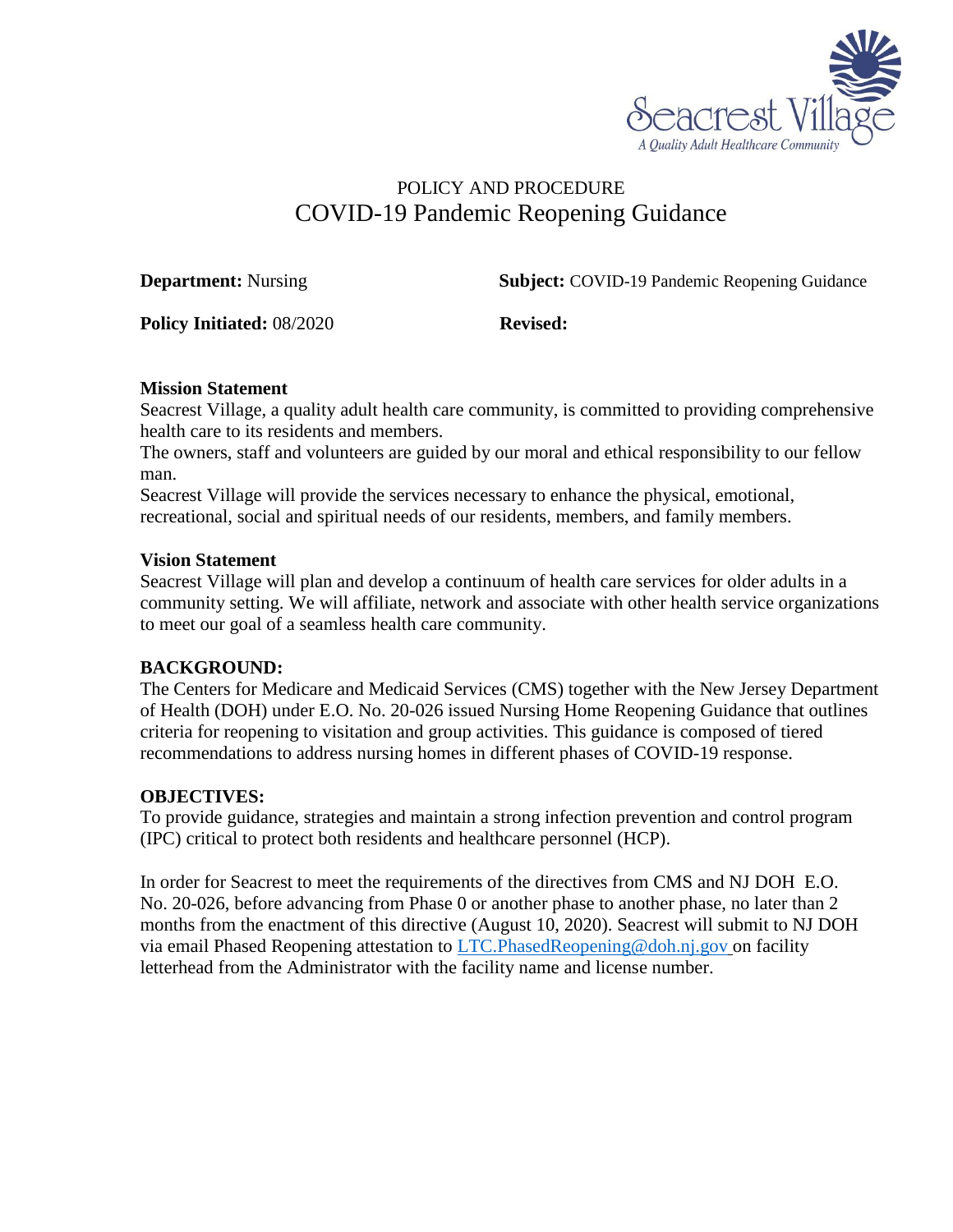#### **DEFINITIONS:**

#### **PHASES PER THIS DIRECTIVE:**

**Phase 0:** Any facility with an active outbreak of COVID-19, as defined by the Communicable Disease Service (CDS), per the COVID-19 Communicable Disease Manual Chapter, any facility that cannot attest to criteria to advance phases, and all facilities if New Jersey is in maximum restrictions per the *Road Back to Recovery*.

**Phase 1:** Facilities that never had an outbreak or that concluded an outbreak per section (II)(5) below, and 14 days have passed since New Jersey moved to Stage 1 (May 2, 2020) of the *Road Back to Recovery* and the facility has submitted all the attestations required in this Directive.

**Phase 2:** Facilities that never had an outbreak or that concluded an outbreak per section  $(II)(5)$ below, and 14 days have passed since New Jersey moved to Stage 2 (June 15, 2020) of the *Road Back to Recovery* and the facility has submitted all the attestations required in this Directive.

**Phase 3:** Facilities that never had an outbreak or that concluded an outbreak per section (II)(5) below, and 14 days have passed since New Jersey moved to Stage 3 (Date TBD) of the *Road Back to Recovery*, and the facility has submitted all the attestations required in this Directive.

#### **I. REQUIREMENTS FOR INITIATING REOPENING PHASE:**

In order to meet the requirements of the Directive, before advancing from Phase 0 or to any other phase, and no later than 2 months from the enactment of the Directive (Aug.10, 2020) Seacrest will submit to the NJDOH a Phased Reopening attestation via email to [LTC.PhasedReopening@doh.nj.gov](mailto:LTC.PhasedReopening@doh.nj.gov).

#### **A. Outbreak Plan**

- 1. Outbreak Plan must include methods to communicate information on mitigating actions implemented by Seacrest Village to prevent or reduce the risk of transmission. This will include information if normal operations will be altered. Notifications shall not include personally identifiable information.
- 2. Outbreak Plan is posted on the facility website for public view.
- 3. Methods to provide cumulative updates for residents, their representatives, and families at least once weekly, in particular during a curtailed visitation period.
- 4. Written standards, policies and procedures that provide for virtual communication (e.g. phone, video-communication, Facetime, etc.) with residents, families, and resident representatives, in the event of visitation restrictions due to an outbreak of infectious disease or in the event of an emergency.
- 5. A documented strategy for securing more staff in the event of a new outbreak of COVID-19 or any other infectious disease or emergency among staff.

#### **B. Communication Plan**

1. As a CMS-certified facility, Seacrest has a documented plan and is informing residents, their representatives, and families of the residents by 5 p.m. the next calendar day following the subsequent occurrence of either: each time a single confirmed infection of COVID-19 is identified, or whenever 3 or more residents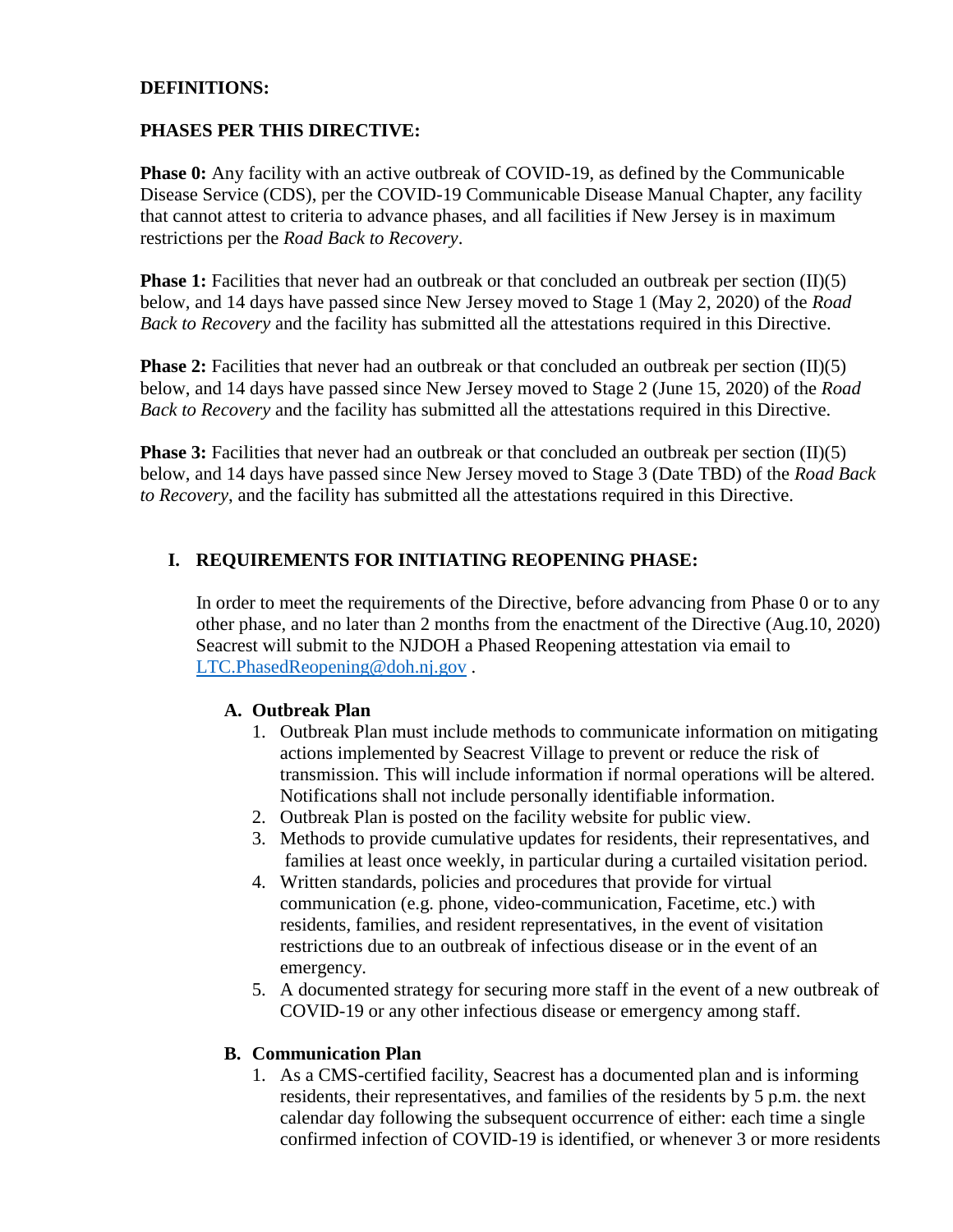or staff with new-onset of respiratory symptoms occur within 72 hours of each other, in accordance with CMS rule 42CFR 483.80(g)

- 2. Display on Seacrest website and/or social media platform and include in communications to families, guardians and the public, a phone number or method of communication for urgent calls or complaints.
- 3. When this facility cannot permit in-person visits:
- a. We will offer alternative means of communication for people who would otherwise visit, such as virtual communications (Facetime, phone, videocommunication, etc.);
- b. We will create or increase email listserv communications to update families;
- c. Assign staff (nursing, social services or activities) as primary contact to families for inbound calls, and conduct regular outbound calls to keep families up to date, offer a phone line with a voice recording updated at set times with the facility's general operating status, such as when it is safe to resume visits;
- d. Host conference calls, webinars, or virtual "office hours" at set times, but at minimum on a weekly basis, when families can call in, or log on to a conference line, and facility staff can share the status of activities or happenings in the facility and family members can ask questions or make suggestions; and
- e. Update website, at a minimum on a weekly basis, to share the status of the facility and include information that helps families know what is happening in the loved one's environment, such as food menus and any scheduled activities.

#### **C. Staffing**

In order to advance from one phase to another, Seacrest must not be experiencing a staffing shortage or currently operating under a contingency or crisis staffing plan as defined by CDC in *Strategies to Mitigate Healthcare Personnel Staffing Shortages.* Seacrest has a documented plan for securing additional staff in case of COVID-19 outbreak among staff as part of the Outbreak Plan.

#### **D. Testing Plan**

Must be initiated within 2 weeks from the effective date of the directive. Seacrest has an agreement with a laboratory or vendor for prioritization of test results and to ensure capacity for repeat facility-wide testing. Seacrest will test residents and staff as follows:

#### 1. **Continued testing of residents:**

- a. Repeat weekly testing of all residents until no new facility-onset cases\* of COVID-19 are identified among residents and positive cases in staff and at least 14 days have elapsed since the most recent positive result and during this 14-day period at least 2 weekly tests have been conducted with all individuals having tested negative.
- b. Retesting of residents who have been confirmed positive whenever required according to CDS and CDC guidance.

### 2. **Continued testing of staff:**

a. Ongoing weekly testing of all staff until guidance from the NJDOH changes based on epidemiology and data about the circulation of virus in the community.

b. Retesting staff who have previously tested positive according to CDC and NJDOH guidance.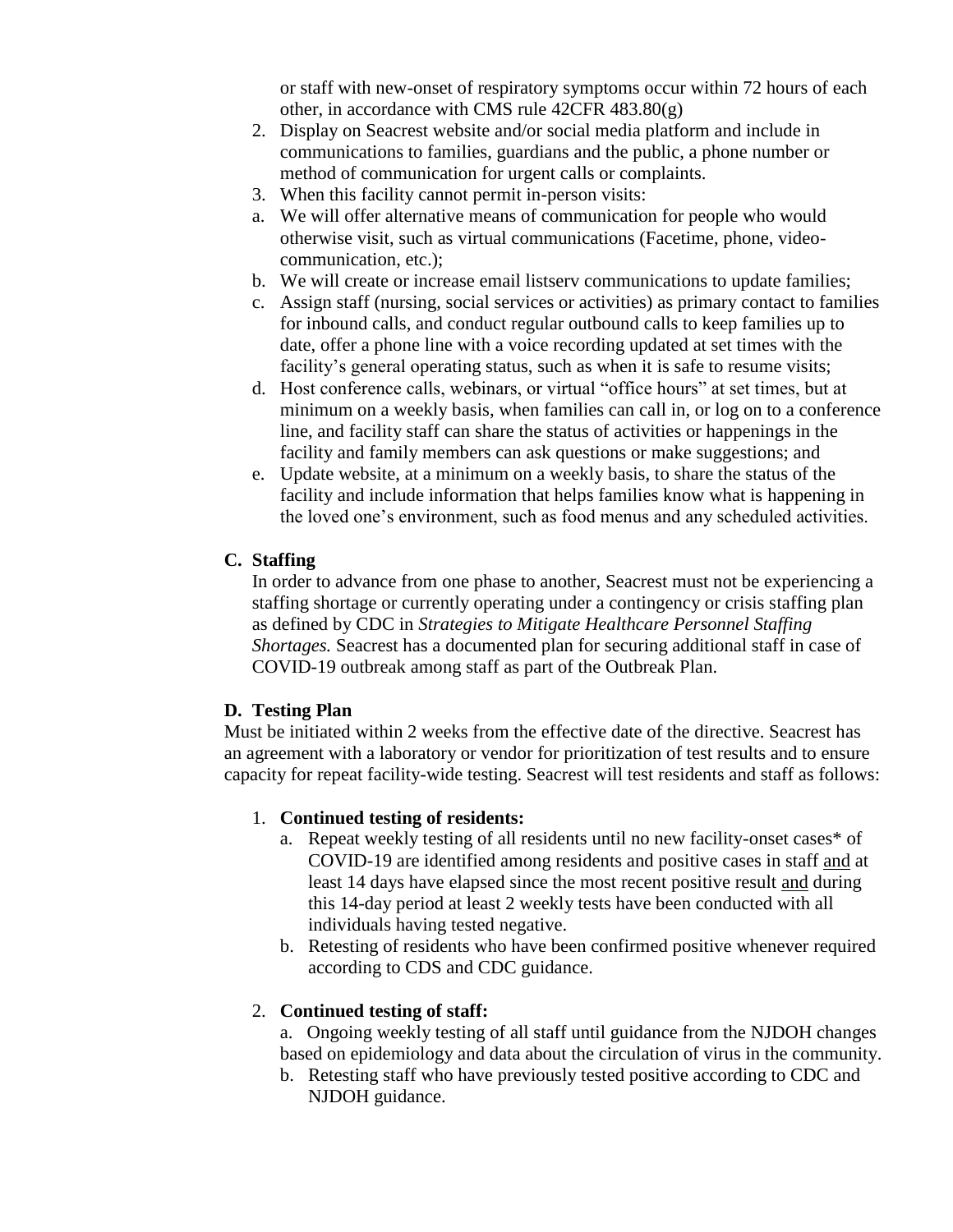\*Facility onset SARS CoV-2 infections refer to SARS CoV-2 infections that originated in the facility. It does NOT refer to the following:

- i. Residents who were known to have COVID-19 on admission to the facility and were placed into appropriate Transmission-Based Precautions to prevent transmission to others in facility.
- ii. Residents who were placed into Transmission-Based Precautions on admission and developed SARS-CoV-2 infection within 14 days after admission.
- c. Facility will continue to report testing data through the New Jersey Hospital Association (NJHA) portal: [www.ppe.njha.com.](http://www.ppe.njha.com/)
- d. Any resident or staff who is newly symptomatic consistent with COVID-19 must be retested at the onset of symptoms, regardless of the interval between the most recent negative test and symptom onset.

## **II. REQUIRED CORE PRACTICES FOR INFECTION PREVENTION AND CONTROL**

 In order for the facility to meet the requirements of the Directive and no later than 1 year from the enactment of this Directive, facility must submit to the NJDOH via email to [LTC.DiseaseOutbreakPlan@doh.nj.gov](mailto:LTC.DiseaseOutbreakPlan@doh.nj.gov) an Infection Control Employee (Infection Control Preventionist) attestation.

### **A. Infection Prevention and Control Practices**

### **1. Education**

Seacrest will educate residents, staff, and visitors about COVID-19, current precautions being taken in the facility, and protective actions. Seacrest must encourage social distancing with physical separation.

- **2. Infection Control Preventionist:**
	- a. Full-time individual trained in Infection Control who will provide on-site management of the IPC Program. This individual shall assess the IPC program by conducting internal quality improvement audits.
	- b. This individual may be:
		- Certified by the Certification Board of Infection Control and Epidemiology or meets the requirements under N.J.A.C. 8:39-20.2; or
		- A physician who has completed an infectious disease fellowship; or
		- A healthcare professional licensed and in good standing by the State of New Jersey, with 5 or more years of infection control experience.

## **3. Respiratory Protection Program (RPP)**

Seacrest will develop and implement a Respiratory Protection Program (RPP) that complies with the Occupational Safety and Health Administration (OSHA) respiratory protection standards for employees. The program includes medical evaluations, training and fit testing. Facility will have 9 months from the date of enactment of this Directive (Aug. 10, 2020) to create and implement the plan.

In order for Seacrest to meet the requirements of this Directive and no later than 9 months from the enactment of this Directive, the facility will create and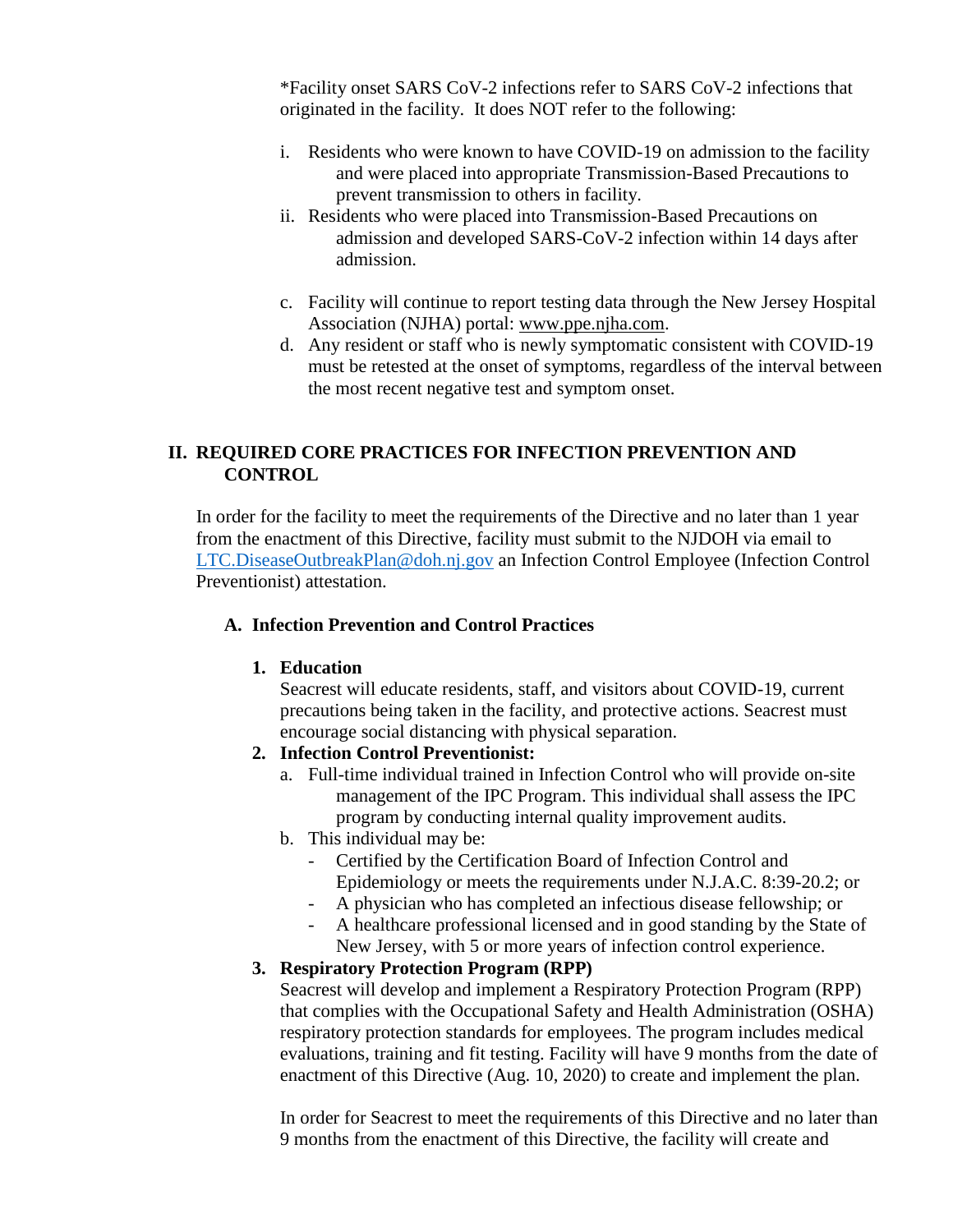implement a RPP and must submit to the NJDOH via email a Respiratory Protection Program Implementation attestation to [LTC.DiseaseOutbreakPlan@doh.nj.gov.](mailto:LTC.DiseaseOutbreakPlan@doh.nj.gov)

#### **4. Personal Protective Equipment (PPE)**

Seacrest must have an adequate emergency stockpile of PPE, essential cleaning and disinfection supplies so that staff, residents and visitors can adhere to recommended infection prevention and control practices. As a facility that does not belong to a system with 8 or more facilities, Seacrest is required to have 2 months of PPE in stock from the enactment of this Directive. In order to meet the Directive of this requirement, before advancing from Phase 0 or to any other phase, and no later than 2 months from the enactment of this Directive if the facility does not attempt to advance to another phase during that time, facility must submit to the NJDOH via email a PPE Stockpile attestation to [LTC.PPEStockpile@doh.nj.gov.](mailto:LTC.PPEStockpile@doh.nj.gov)

- a. CDC's PPE Burn Rate Calculator can be used in order to estimate the amount of PPE needed for the required supply under this Directive.
- b. The quantity of PPE burn rate will be based on the highest use of PPE during a COVID-19 surge.
- c. Seacrest is permitted to submit the required attestation immediately after determining that it already has the stock needed.
- d. The PPE in stock is only to be used in the event of an emergency and not for daily use.
- e. Seacrest must have essential cleaning and disinfection supplies on hand in the event of a supply chain disruption.
- f. If at any time, Seacrest is forced to use its own PPE stockpile due to an emergency, the facility is required to re-stock and resubmit the attestation indicating the restocking.

### **B. NHSN Reporting**

Seacrest will report at a minimum twice per week, COVID-19 cases, facility staffing, and supply information to the NHSN Long-Term Care Facility COVID-19 Module. The Module requires the following information to be submitted:

- 1. Counts of residents and facility personnel with suspected and laboratory positive COVID-19;
- 2. Counts of suspected and laboratory positive COVID-19 related deaths among residents and facility personnel;
- 3. Resident beds and census;
- 4. Staffing shortages;
- 5. Status of personal protective equipment (PPE) and hand hygiene supplies; and
- 6. Ventilator capacity and supplies for facilities with ventilator dependent units.

 In order for Seacrest to meet the requirements of this Directive, before advan cing from Phase 0 or to any other phase, and no later than 2 months from the enactment of this Directive if the facility does not attempt to advance to another phase, facility must submit to the NJDOH a Data Reporting attestation via email to [LTC.DataReporting@doh.nj.gov.](mailto:LTC.DataReporting@doh.nj.gov)

 Seacrest has registered and authorized NJDOH to access data and is entering Information in the NHSN COVID-19 Module twice weekly.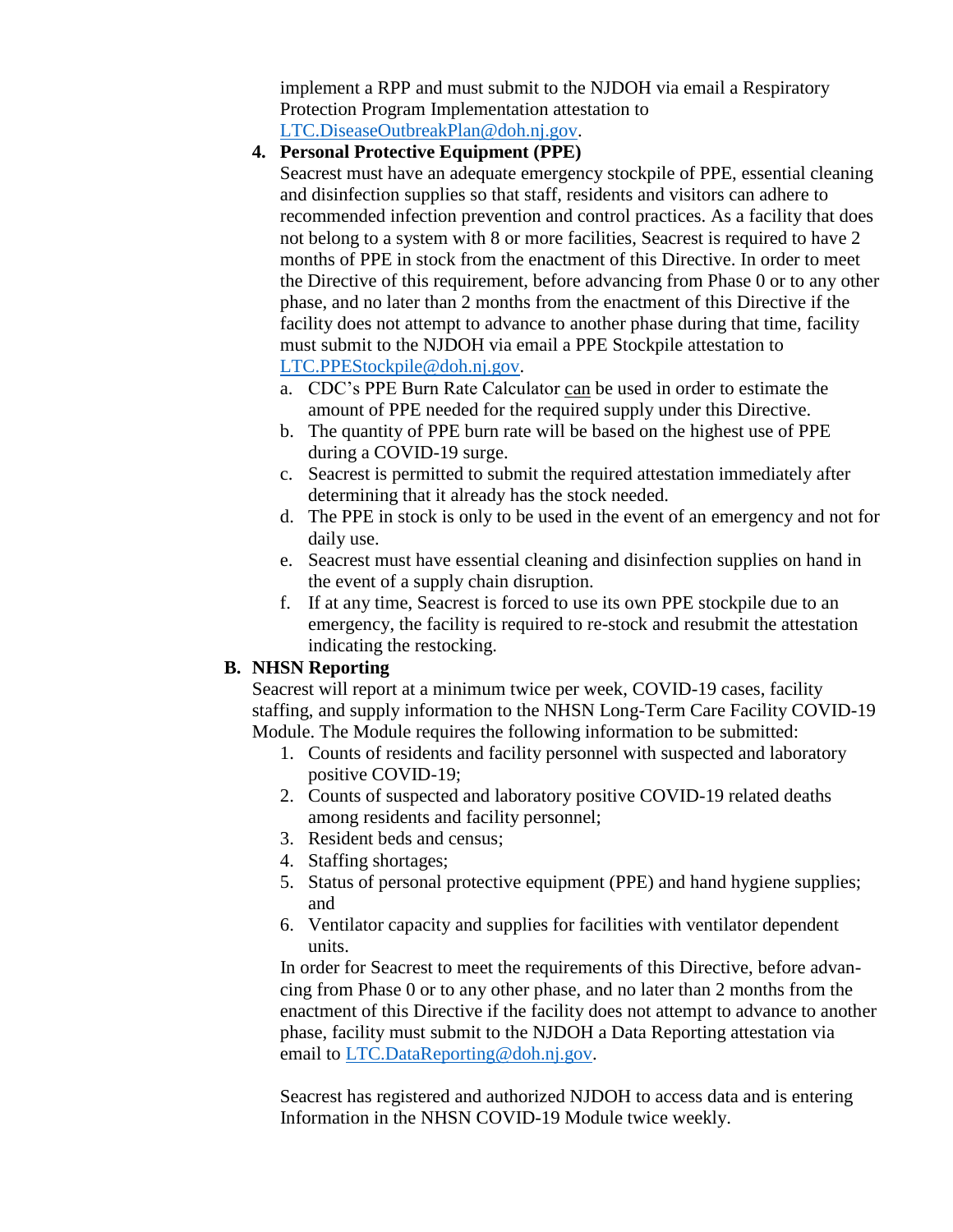### **C. Detection of New Outbreak**

Facility with a COVID-19 outbreak will remain in Phase 0 (maximum restrictions) until the outbreak has concluded. Detection of a new COVID-19 outbreak returns the facility to Phase 0 regardless of the facility's current Phase. In order to leave Phase 0, facility must re-submit an attestation upon conclusion as directed within this Directive.

- 1. An outbreak of COVID-19 is defined by the Communicable Disease Service, COVID-19 Communicable Disease Manual Chapter.
- 2. Outbreaks are considered concluded when there are no symptomatic/asymptomatic probable or confirmed COVID-19 cases among employees or residents after 28 days (2 incubation periods) have passed since the last case's onset date or specimen collection date (whichever is later), as defined and updated per the *COVID-19 Communicable Disease Manual Chapter.* CMS-certified facility must receive a survey by the NJDOH. The determination of an outbreak's conclusion will be made by either NJDOH or local health officers, pursuant to N.J.A.C. 8:57-1.10.
- 3. Upon conclusion of an outbreak, the facility may directly advance to the applicable Phase based on the criteria in this Directive.
- 4. Management of a COVID-19 outbreak, infection prevention and control recommendations, or laboratory testing guidance issued by the local health department (OCHD) or NJDOH should be followed in addition the the requirements set herein.
- 5. In order to meet the requirements of this Directive and before advancing from Phase 0 or to any other Phase, Seacrest must submit to the NJDOH an End of Outbreak attestation via email to [LTC.OutbreakEnd@doh.nj.gov](mailto:LTC.OutbreakEnd@doh.nj.gov) or if Seacrest never experienced a COVID-19 outbreak, a No Outbreak Experienced attestation.

## **III.REQUIRED STANDARDS FOR VISITATION AND SERVICE DURING EACH REOPENING PHASE**

## **A. Exceptions to Visitation Restrictions in Any Phase:**

- 1. In emergency situations EMS personnel shall be permitted to go directly to the resident.
- 2. Provide representatives of the State LTCO (LTC Ombudsman) immediate access to any resident which may be restricted during this Public Health Emergency (PHE). If in-person access is not advisable due to infection control concerns and transmission of COVID-19, facility must facilitate resident communication (e.g. by phone or through use of other technology) with the Ombudsman. The CARES Act states the State LTCO shall have continued access to residents of long-term care facilities during any portion of the public health emergency relating to coronavirus until September 30, 2020.
- 3. Seacrest shall coordinate with Medicaid Managed Care Organizations (MCOs) including supporting communication by representatives of the MCO with their enrollees, either in-person or using alternative means (e.g. by phone or through use of other technology) as necessary for infection control. When a resident is unable to communicate independently, facility will provide timely updates to the MCO regarding the health status of the resident.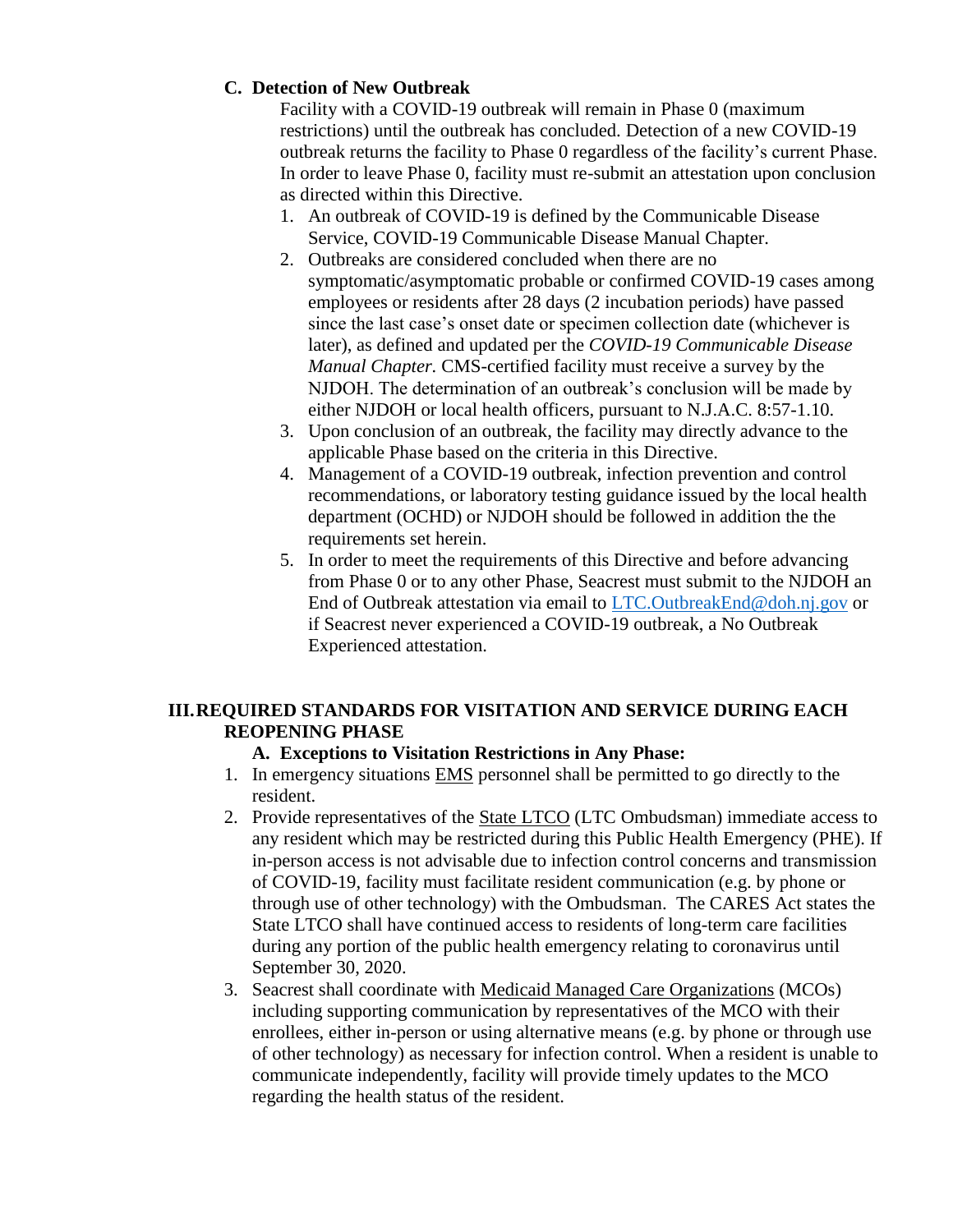### **B. Requirements for Visitation and/or Entry in Any Phase:**

- 1. Seacrest shall screen and log all persons entering the facility and all staff at the beginning of each shift.
- 2. Seacrest must actively screen all persons entering the building (except EMS personnel) for signs and symptoms of COVID-19. Screening includes:
	- a. Temperature checks equal to or greater than 100.4 F or as further restricted by facility.
	- b. Questionnaire completion about symptoms and potential exposure which shall include at minimum:
		- i. Whether in the last 14 days, the visitor has had an identified exposure to someone with a confirmed diagnosis of COVID-19, someone under investigation for COVID-19, or someone suffering from a respiratory illness.
		- ii. Whether the visitor has been diagnosed with COVID-19 and has not yet met criteria for the discontinuation of isolation per guidance issued by NJDOH and CDC.
		- iii. Whether in the last 14 days, the visitor has returned from a state on the designated list of states under the 14-day quarantine travel advisory.
	- c. Seacrest must observe anyone entering the facility for any sign or symptom of COVID-19, including but not limited to:
		- i. Chills;
		- ii. Cough;
		- iii. Shortness of breath or difficulty breathing
		- iv. Sore throat;
		- v. Fatigue;
		- vi. Muscle or body aches;
		- vii. Headache;
		- viii.New loss of taste or smell;
		- ix.Congestion or runny nose;
		- x. Nausea or vomiting; or
		- xi.Diarrhea
	- d. Upon screening, Seacrest must prohibit entry into the building for those who meet one or more of the following criteria:
		- i. Exhibit signs and symptoms of an infectious communicable disease, including COVID-19 such as the ones mentioned above;
		- ii. In the last 14 days, has had contact with someone with a confirmed diagnosis of COVID-19, or someone under investigation for COVID-19;
		- iii. In the last 14 days, has returned from a designated state under the 14-day quarantine travel advisory;
		- iv. Has been diagnosed with COVID-19 and has not yet met the criteria for the discontinuation of isolation per guidance issued by NJDOH.
	- e. Seacrest must establish a designated area for visitors to be screened that accommodates social distancing and infection control standards. Visitors will be provided with the visitation guidelines upon check in. Facility should provide graphics to assist residents and visitors in maintaining social distancing and infection control standards.
	- f. No more than 2 visitors are permitted at one time per resident. Seacrest must use appointments in order to limit the number of visitors inside the building at one time.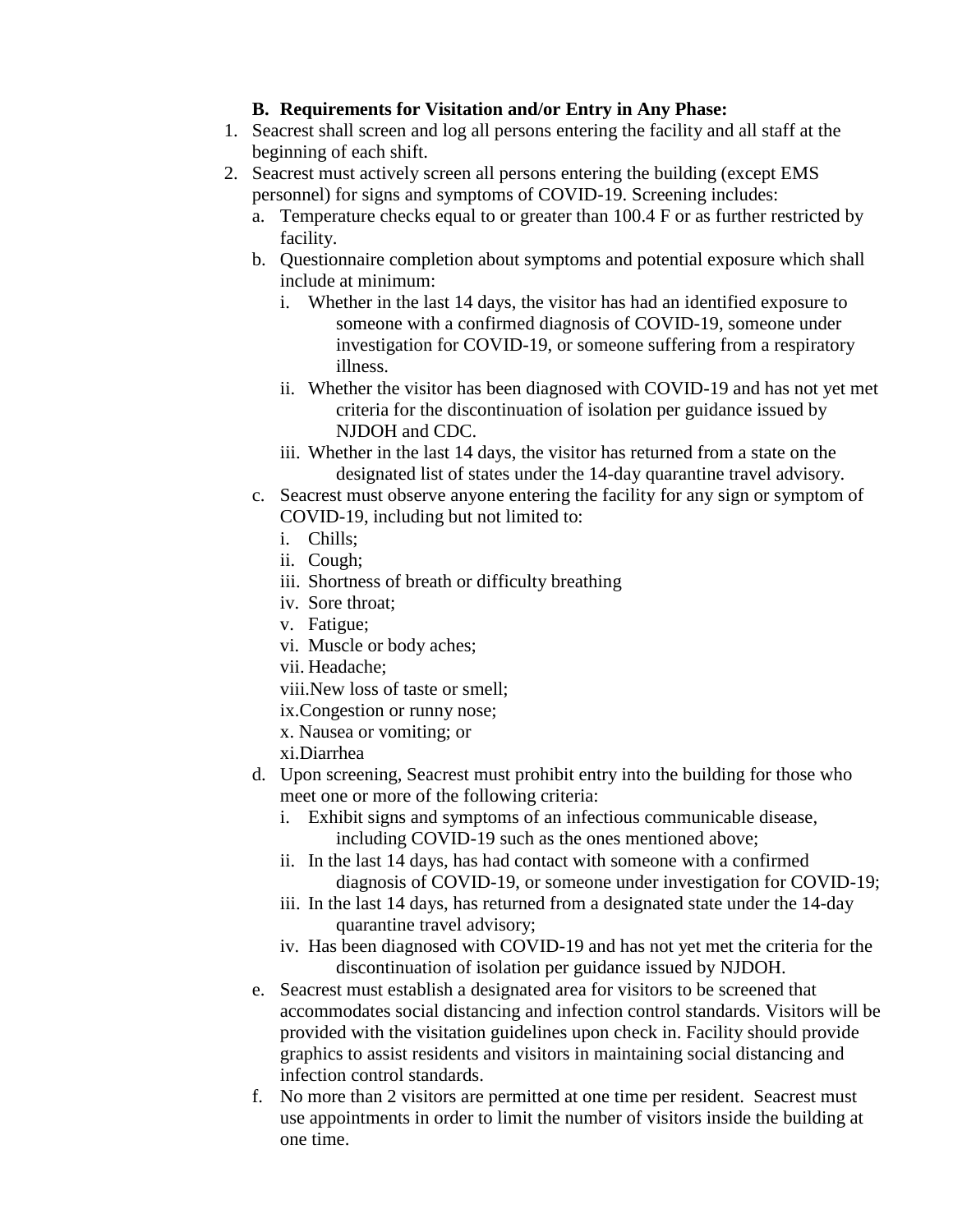g. After screening, if the visitor is permitted to enter the building, the facility shall: i.Require the person to wear a face covering or face mask.

ii. Provide instruction on hand hygiene, limiting surfaces touched, use of PPE, location of hand hygiene stations, before the visitor enters the facility or resident's room (for end-of-life situation).

iii.Advise the visitor to limit physical contact with anyone in the facility. Practice social distancing with no handshaking, kissing or hugging and remaining 6 feet apart.

iv.Visitation in rooms only (end-of-life situation) if resident is in a single room. If in a shared room, facility will identify a visitation location that allows social distancing and deep cleaning. Limit visitor's movement within the facility to the resident's room or designated space (reduce walking the halls, avoid going to common rooms like the dining room, etc.).

v.Restrict a person from entering the facility if unable to demonstrate the proper use of infection prevention and control techniques.

- h. Seacrest must advise anyone entering the facility to monitor for signs and symptoms of COVID-19 for at least 14 days after exiting the facility. If symptoms occur, advise to self-isolate at home, contact their healthcare provider and immediately notify the facility of the date they were in the facility, the indi viduals they were in contact with and the locations within the facility they visited. Facility will immediately screen the individuals of a reported contact, and take all necessary actions based on any findings.
- i. Seacrest must receive informed consent from the visitor(s) and the resident in writing that they are aware of the possible dangers of exposure to COVID-19 for both the resident and the visitor and that they will follow the rules set by the facility in regard to visitation. Facility must receive a signed statement from each visitor and resident (if the resident is unable to consent then the consent needs to be signed by the authorized representative) with a copy provided to the visitor and resident, that they are aware of the risk of exposure to COVID-19 during the visit, that they will strictly comply with the facility policies during visitation, and that the visitor will notify the facility if they test positive for COVID-19 or exhibit symptoms of COVID-19 within 14 days of the visit.

### **C. Cohorting, PPE and Training Requirements in Every Phase:**

- 1. Seacrest shall train and provide staff with all recommended COVID-19 PPE, to the extent PPE is available and consistent with CDC guidance on optimization of PPE (<https://www.cdc.gov/coronavirus/2019-ncov/hcp/ppe-strategy/index.html> ), if applicable. All staff must wear appropriate PPE when indicated.
- 2. Seacrest shall implement universal source control for everyone in the facility. All residents, whether they have COVID-19 symptoms or not, must practice source control when around others in accordance with CDC guidance at: [https://www/cdc.gov/coronavirus/2019-ncov/prevent-getting-sick/cloth-face-cover](https://www/cdc.gov/coronavirus/2019-ncov/prevent-getting-sick/cloth-face-cover-guidance.html)[guidance.html.](https://www/cdc.gov/coronavirus/2019-ncov/prevent-getting-sick/cloth-face-cover-guidance.html)
- 3. Seacrest shall separate COVID-19 positive and negative residents in accordance with NJDOH guidance at: [https://www.nj.gov/health/cd/topics/covid2019\\_healthcare.shtml.](https://www.nj.gov/health/cd/topics/covid2019_healthcare.shtml)
- 4. Seacrest must continue to follow current NJDOH orders, guidance and directives on admissions and readmissions.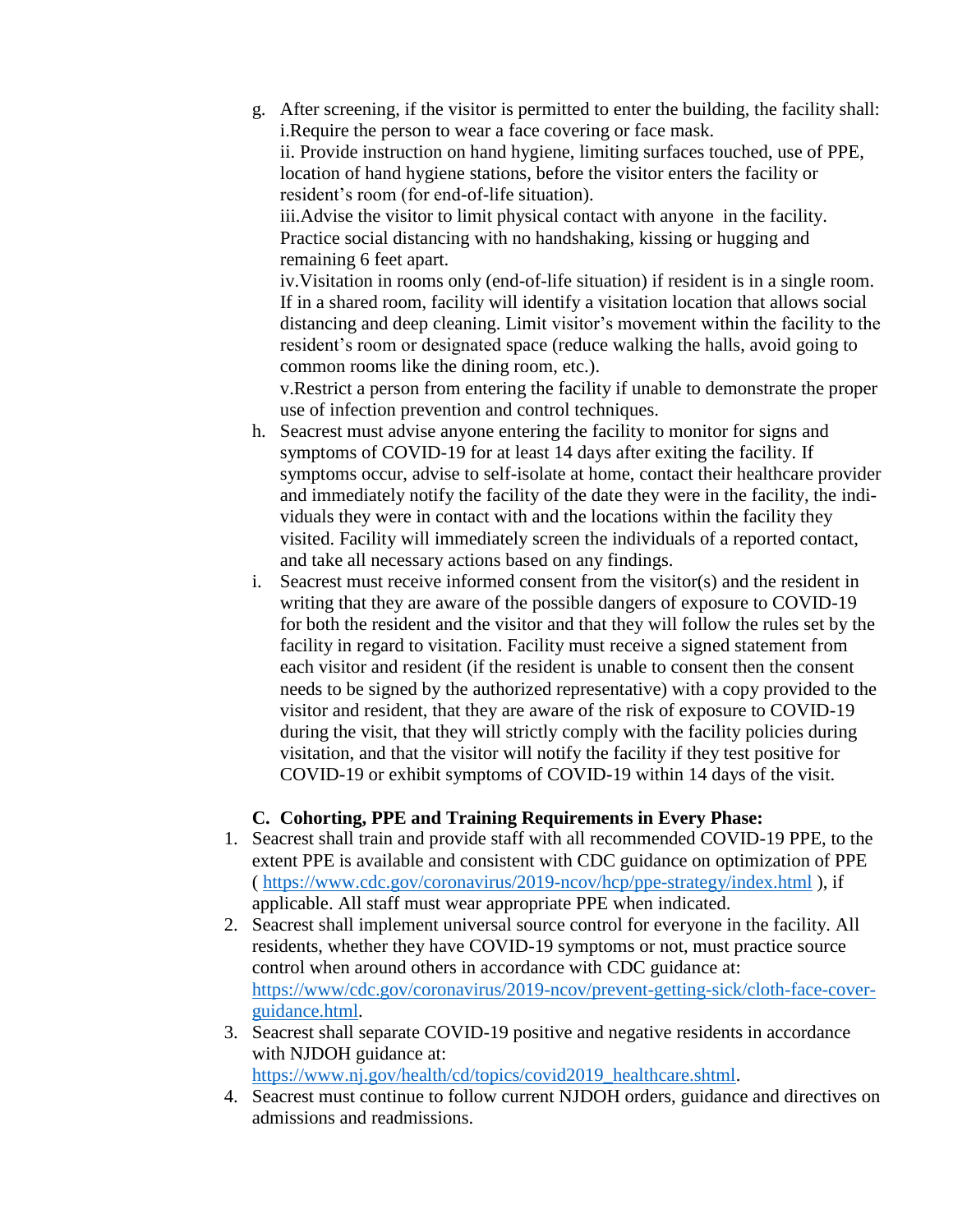Facility may receive residents who were tested prior to admission transfer or shortly thereafter, in accordance with NJDOH Guidance and Directives: [https://www.nj.gov/health/cd/documents/topics/NCOV/COVID\\_Cohorting\\_PAC.pd](https://www.nj.gov/health/cd/documents/topics/NCOV/COVID_Cohorting_PAC.pdf)

- [f.](https://www.nj.gov/health/cd/documents/topics/NCOV/COVID_Cohorting_PAC.pdf) Facilities (including hospitals) will take this guidance:
	- i. Sending Facility: COVID-19 diagnostic test results must be provided (in addition to other pertinent clinical information) to the receiving facilities for any transferred residents upon receipt of lab results.
	- ii. Receiving facility: Upon identification of a case of COVID-19 in a resident who was recently admitted (within 14 days), the receiving facility must provide these results back to the sending facility to allow for the appropriate response and investigation.

#### **D. Indoor End-of-Life, Compassionate Care, and Essential Caregiver**

Visitation is allowed for all residents in all phases pursuant to the following requirements, NJDOH directives and section III of this Directive:

- 1. All residents can be visited in limited situations as follows:
	- a. **End-of-life** situations pursuant to the requirements of this Directive and NJDOH ED #20-017 at [https://nj.gov/health/legal/covid19/6-19-](https://nj.gov/health/legal/covid19/6-19-20_ExecutiveDirectiveNo20-017_StandardsProtocolsVisitorsFacilityStaff.pdf) [20\\_ExecutiveDirectiveNo20-017\\_StandardsProtocolsVisitorsFacilityStaff.pdf](https://nj.gov/health/legal/covid19/6-19-20_ExecutiveDirectiveNo20-017_StandardsProtocolsVisitorsFacilityStaff.pdf)
	- b. **Compassionate Care** situations pursuant to the requirements of this Directive and NJDOH ED #20-017 at [https://nj.gov/health/legal/covid19/6-19-](https://nj.gov/health/legal/covid19/6-19-20_ExecutiveDirectiveNo20-017_StandardsProtocolsVisitorsFacilityStaff.pdf)

[20\\_ExecutiveDirectiveNo20-017\\_StandardsProtocolsVisitorsFacilityStaff.pdf.](https://nj.gov/health/legal/covid19/6-19-20_ExecutiveDirectiveNo20-017_StandardsProtocolsVisitorsFacilityStaff.pdf)

- While compassionate care visits are allowed in all phases, compassionate care visits when facilities are in Phase 0, should not be routine and allowed only on a limited basis as an exception to restricting visitation.
- c. **Essential Caregiver Visitation Pursuant to the Requirements of This Directive**

i.All residents may receive essential caregiver visitation EXCEPT for those who are in a 14-day quarantine period, positive for COVID-19 and have not yet met the criteria for the discontinuation of isolation or symptomatic. ii.Administrator, Director of Nursing, Social Services Director or other designated facility staff will be consulted to help determine who meets the criteria of an Essential Caregiver.

iii.An essential caregiver could be an individual who was previously actively engaged with the resident or is committed to providing assistance with activities of daily living.

iv.Facility will establish policies and procedures for how to designate and utilize an Essential Caregiver.

- v. The resident must be consulted about their wishes to determine whom to designate as the Essential Caregiver. Consider persons such as a family member, outside caregiver, or friend who provided regular care to the resident prior to the pandemic.
- vi. Residents may express a desire to designate more than one Essential Caregiver based on their past involvement and needs (e.g., more than one family member previously split time to provide care for the resident). In these unique situations, facility staff should work cooperatively with the resident and family to work out a schedule to accommodate the Essential Caregivers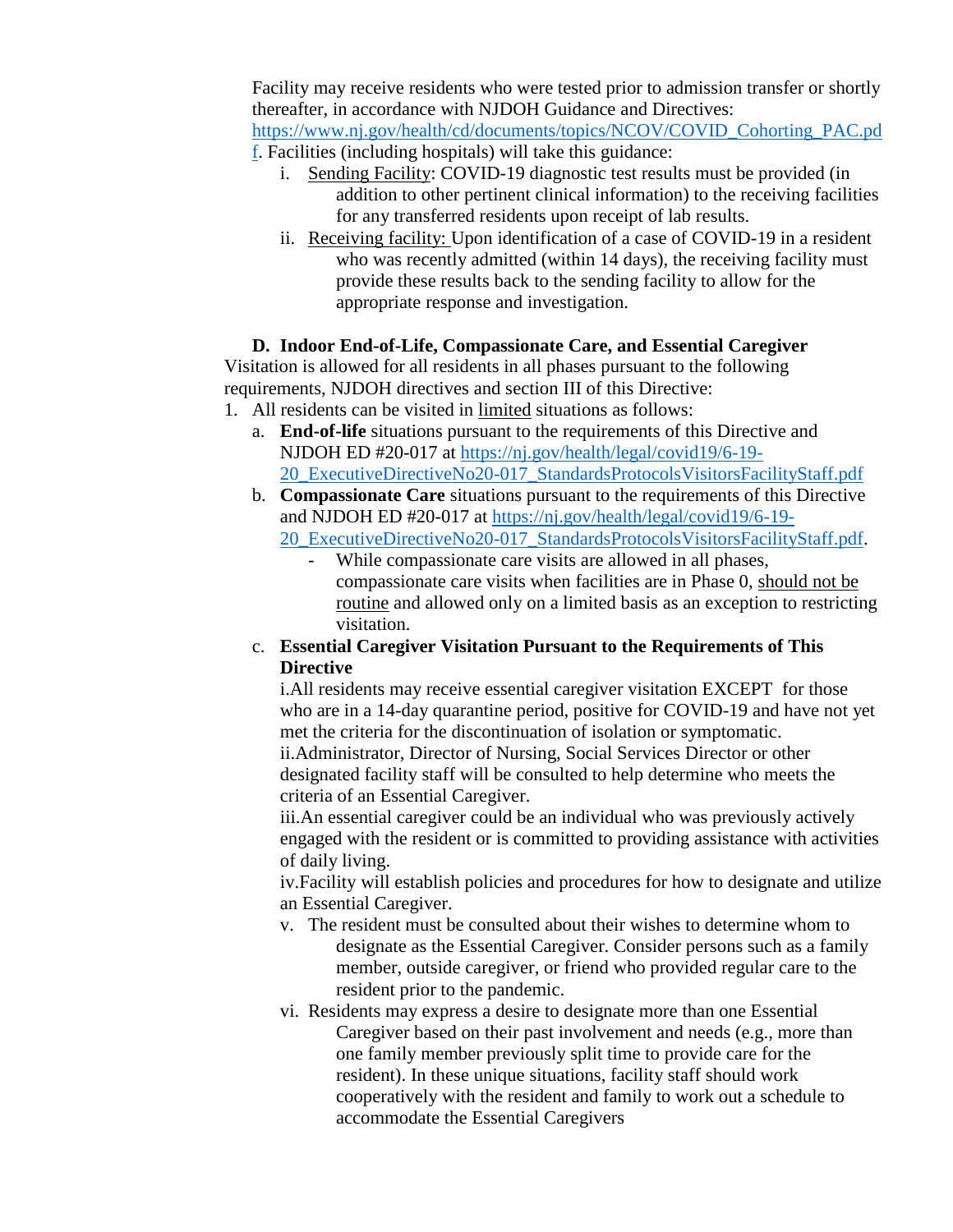- vii. Work with the resident and Essential Caregiver to identify a schedule of up to two (2) hours per visit, one (1) time per week, for the Essential Caregiver to be in the facility, if the facility is in phase 0. If Seacrest is in Phases one (1) or two (2) may allow for two visits per week not to exceed a total of four (4) hours per week. Facilities in phase three (3) may allow caregiving visitation under their regular procedures and per this directive.
- viii. Ensure that scheduling of Essential Caregiver visits takes into account the number of Essential Caregivers in the building at the same time. Seacrest may establish time limits as needed to keep residents safe.
- ix. Utilize the Essential Caregiver to provide care in the same manner as prior to the pandemic.
- x. Seacrest must ensure that Essential Caregiving visits are conducted as safely as possible and must require infection control practices, handwashing and PPE.

### **E. Limited Indoor Visitation For Residents With Intellectual and/or Developmental Disabilities**

-Covered under the Americans with Disabilities Act (ADA) or state Law Against Discrimination (LAD) is allowed in phases 1, 2 and 3 pursuant to the requirements in this Directive and NJDOH ED #20-025:

[https://www.state.nj.us/health/legal/covid19/ED20-025VisitationDD.pdf.](https://www.state.nj.us/health/legal/covid19/ED20-025VisitationDD.pdf)

### **F. Outdoor Visitation**

-allowed for negative and asymptomatic, or COVID-19 recovered residents in all Phases, as per NJDOH ED #20-017

[https://nj.gov/health/legal/covid19/6-19-20\\_ExecutiveDirectiveNo20-](https://nj.gov/health/legal/covid19/6-19-20_ExecutiveDirectiveNo20-017_StandardsProtocolsVisitorsFacilityStaff.pdf) [017\\_StandardsProtocolsVisitorsFacilityStaff.pdf](https://nj.gov/health/legal/covid19/6-19-20_ExecutiveDirectiveNo20-017_StandardsProtocolsVisitorsFacilityStaff.pdf)

## **IV.REQUIRED STANDARDS FOR SERVICES DURING EACH PHASE**

### **A. Phase 0**

- 1. Screen and log all persons entering the facility and all staff at the beginning of each shift in accordance with section (III) of this Directive.
- 2. Entry of non-essential personnel is prohibited. Those providing elective consultations, personnel providing non-essential services (e.g., barber, hair stylist), and volunteers, are prohibited from entering the building.
- 3. Seacrest shall screen all residents, at minimum during every shift, with questions and observations for signs or symptoms of COVID-19 and by monitoring vital signs. Vital signs recorded shall include heart rate, blood pressure, temperature, and pulse oximetry.
- 4. In case of an outbreak, communal dining and all group activities should be limited. Residents shall stay in their rooms as much as possible and cohort in accordance with CDS:

[https://www.nj.gov/health/cd/documents/topics/NCOV/COVID\\_Cohorting\\_PA](https://www.nj.gov/health/cd/documents/topics/NCOV/COVID_Cohorting_PAC.pdf) [C.pdf](https://www.nj.gov/health/cd/documents/topics/NCOV/COVID_Cohorting_PAC.pdf) and CDC guidance: [https://www.cdc.gov/coronavirus/2019](https://www.cdc.gov/coronavirus/2019-ncov/hcp/infection-control-recommendations.html?CDC_AA_refVal=https%3A%2F%2Fwww.cdc.gov%2Fcoronavirus%2F2019-ncov%2Finfection-control%2Fcontrol-recommendations.html) [ncov/hcp/infection-control](https://www.cdc.gov/coronavirus/2019-ncov/hcp/infection-control-recommendations.html?CDC_AA_refVal=https%3A%2F%2Fwww.cdc.gov%2Fcoronavirus%2F2019-ncov%2Finfection-control%2Fcontrol-recommendations.html)[recommendations.html?CDC\\_AA\\_refVal=https%3A%2F%2Fwww.cdc.gov%2](https://www.cdc.gov/coronavirus/2019-ncov/hcp/infection-control-recommendations.html?CDC_AA_refVal=https%3A%2F%2Fwww.cdc.gov%2Fcoronavirus%2F2019-ncov%2Finfection-control%2Fcontrol-recommendations.html) [Fcoronavirus%2F2019-ncov%2Finfection-control%2Fcontrol](https://www.cdc.gov/coronavirus/2019-ncov/hcp/infection-control-recommendations.html?CDC_AA_refVal=https%3A%2F%2Fwww.cdc.gov%2Fcoronavirus%2F2019-ncov%2Finfection-control%2Fcontrol-recommendations.html)[recommendations.html](https://www.cdc.gov/coronavirus/2019-ncov/hcp/infection-control-recommendations.html?CDC_AA_refVal=https%3A%2F%2Fwww.cdc.gov%2Fcoronavirus%2F2019-ncov%2Finfection-control%2Fcontrol-recommendations.html)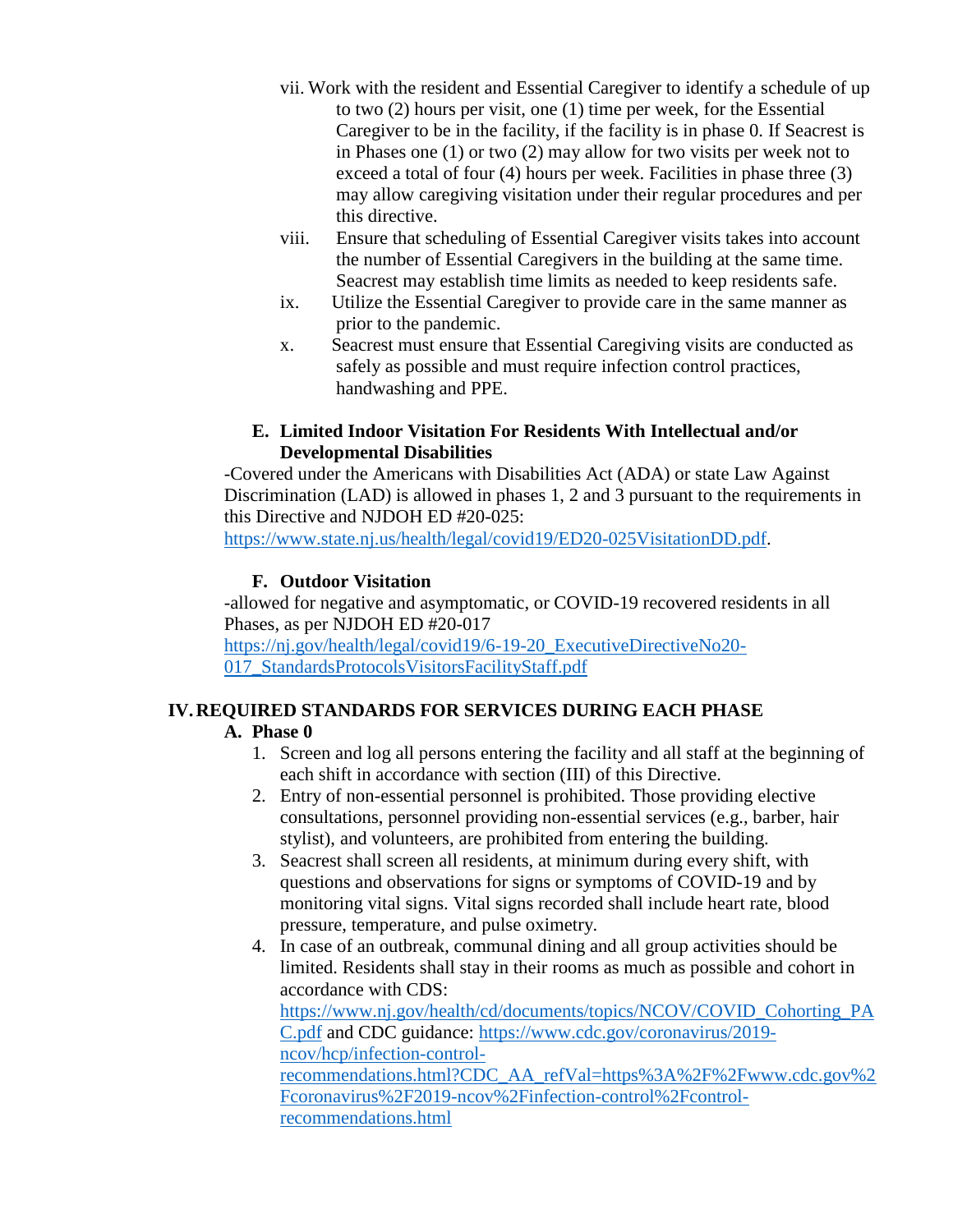- 5. Avoid non-medically necessary trips outside the building. For medically necessary trips away from the facility the resident must wear a facemask (surgical mask if supply is available) in accordance with CDC guidance: [https://www.cdc.gov/coronavirus/2019-ncov/prevent-getting-sick/cloth-face](https://www.cdc.gov/coronavirus/2019-ncov/prevent-getting-sick/cloth-face-coverguidance.html)[coverguidance.html.](https://www.cdc.gov/coronavirus/2019-ncov/prevent-getting-sick/cloth-face-coverguidance.html)
- 6. A face covering must NOT be worn by anyone who has trouble breathing, is unconscious, incapacitated, or otherwise unable to remove the mask without assistance.
- 7. Perform ongoing weekly testing of all staff until guidance from the NJDOH changes based on epidemiology and data about the circulation of virus in the community. Staff who have previously tested positive must be re-tested according to CDC and CDS guidance at: [https://www.cdc.gov/coronavirus/2019-ncov/hcp/testinghealthcare](https://www.cdc.gov/coronavirus/2019-ncov/hcp/testinghealthcare-personnel.html)[personnel.html](https://www.cdc.gov/coronavirus/2019-ncov/hcp/testinghealthcare-personnel.html)

### **B. Phase 1**

- 1. Screen and log all persons entering Seacrest and all staff at the beginning of each shift in accordance with section (III)of this Directive.
- 2. Entry of non-essential personnel is prohibited. Those providing elective consultations, personnel providing non-essential services (e.g., barber, hair stylist), and volunteers, are prohibited from entering the building.
- 3. Restrict communal dining to COVID-19 negative and asymptomatic or COVID-19 recovered residents only.
	- a. Residents may eat in the same room while practicing infection prevention and control precautions including social distancing measures. This includes limiting the number of people at tables and using barriers and/or maintaining separation of space by at least 6 feet, as deemed appropriate based on facility risk assessment.
	- b. When feasible, seat the same small group of residents together each day, so that each resident is in contact with the same small group. There should be no mixing of residents across these groups.
	- c. When feasible, staff should be assigned to specific tables in order to minimize the number of residents they interact with and remain with that group each day, whenever possible.
	- d. The sharing of condiments and serving utensils is prohibited. Sanitize/clean hightouch surfaces (e.g. chairs, tables) between seating/meals. The facility should use disposable utensils and cups when possible.
	- e. Seacrest must ensure that processes are in place to maintain infection control protocols such as preventing staff from cleaning used tableware (e.g. plates and cups) and immediately serving food without proper handwashing. When feasible disposable cups and utensils are preferred.

-Consider the following steps: refrain from removing used plates and tableware from the table until all residents have finished eating or utilize specific staff to serve residents and refill drinks during the meal and a separate group of staff to clear plates and tableware of those who are finished.

4. Restrict group activities in general. Limited activities may be conducted for COVID19 negative and asymptomatic or COVID-19 recovered residents only in their small groups. Seacrest shall do the following: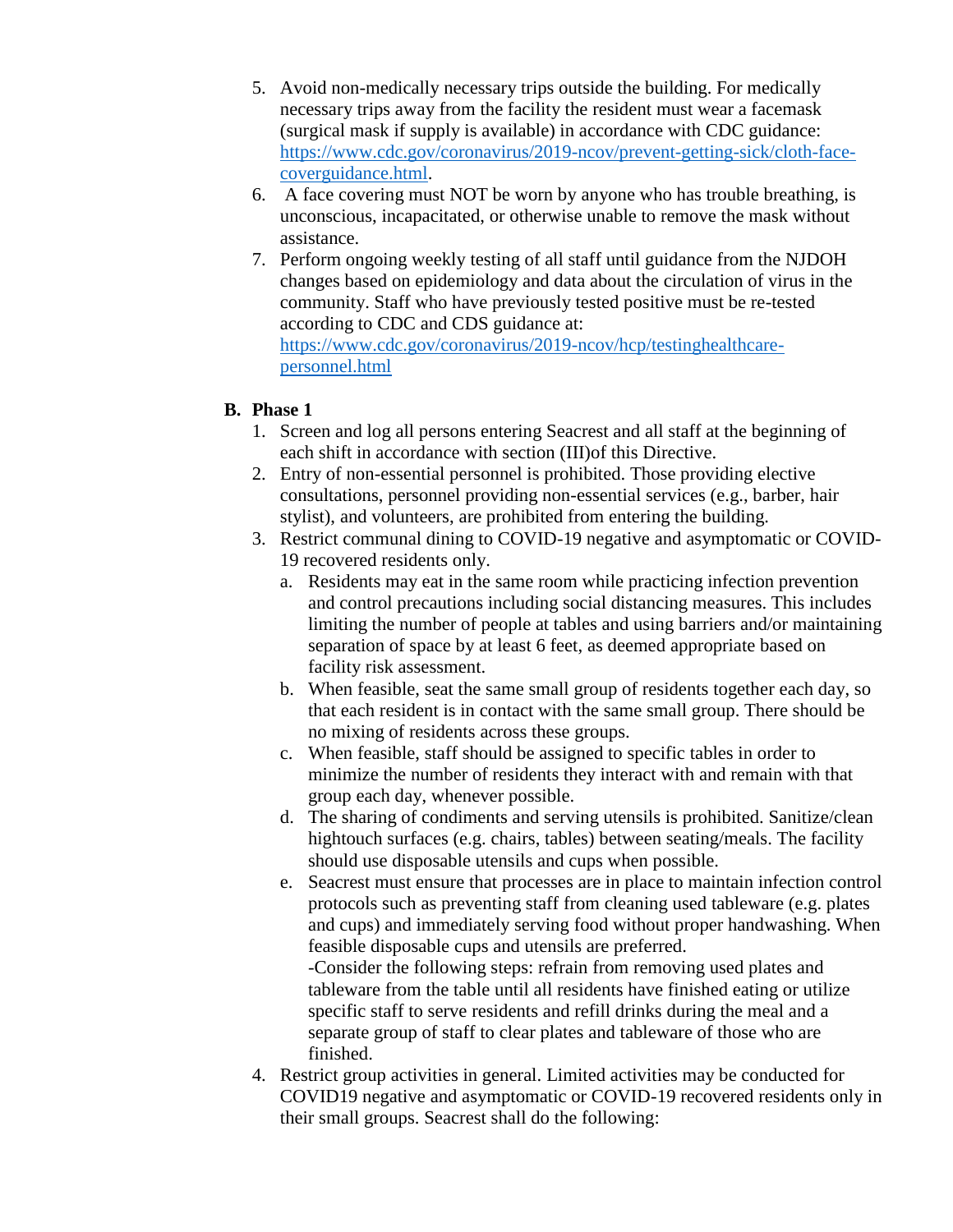- a. Maintain infection prevention and control precautions including social distancing and source control measures, and limit the numbers of residents who participate, as deemed appropriate based on facility risk assessment and as permissible pursuant to statewide indoor and outdoor gatherings limitations.
- b. As much as possible, keep the same residents in the same group each day so that each resident is in contact with the same group, including the same staff, in order to minimize multiple interactions and remain with that group daily. Group size should not exceed more than 10 individuals.
- c. Activity items that cannot be appropriately cleaned and disinfected should not be shared between residents. For example, residents should be given their own personal bingo cards and tiles.
- 5. Avoid non-medically necessary trips outside the building. For medically necessary trips away from the facility, the resident must wear a facemask (surgical mask if supply is available) in accordance with CDC guidance at: A face covering must NOT be worn by anyone who has trouble breathing, is unconscious, incapacitated, or otherwise unable to remove the mask without assistance.
- 6. Screen all residents, at a minimum daily, with temperature checks, questions and observations for other signs or symptoms of COVID-19.
- 7. Continue to perform ongoing weekly testing of all staff until guidance from the NJDOH changes based on epidemiology and data about the circulation of virus in the community. Staff who have previously tested positive should be re-tested according to CDC and CDS guidance at:

[https://www.cdc.gov/coronavirus/2019-](https://www.cdc.gov/coronavirus/2019-%20ncov/hcp/testing-healthcare-personnel.html) ncov/hcp/testing-healthcare[personnel.html](https://www.cdc.gov/coronavirus/2019-%20ncov/hcp/testing-healthcare-personnel.html)

## **C. Phase 2**

- 1. Screen and log all persons entering the facility and all staff at the beginning of each shift in accordance with section (III)of this Directive.
- 2. Indoor visitation by appointment is allowed. Visitation in this section is based on CMS guidance at: [https://www.cms.gov/files/document/covid-visitation](https://www.cms.gov/files/document/covid-visitation-nursing-homeresidents.pdf)[nursing-homeresidents.pdf.](https://www.cms.gov/files/document/covid-visitation-nursing-homeresidents.pdf)

Visitors must be screened and logged in accordance with section (III)of this Directive.

3. For medically necessary trips away from the facility the resident must wear a cloth facemask (surgical mask if supply is available) in accordance with CDC guidance[:https://www.cdc.gov/coronavirus/2019-ncov/prevent-getting](https://www.cdc.gov/coronavirus/2019-ncov/prevent-getting-sick/cloth-face-cover-guidance.html)[sick/cloth-face-cover-guidance.html](https://www.cdc.gov/coronavirus/2019-ncov/prevent-getting-sick/cloth-face-cover-guidance.html)

A face covering must NOT be worn by anyone who has trouble breathing, is unconscious, incapacitated, or otherwise unable to remove the mask without assistance.

4. In order for the facility to meet the requirements of this Directive and at least 48 hours before commencing indoor visitation, the facility must submit to the Department via email to LTC.Phase2IndoorVisits@doh.nj.gov a Phase 2 Indoor Visitation attestation.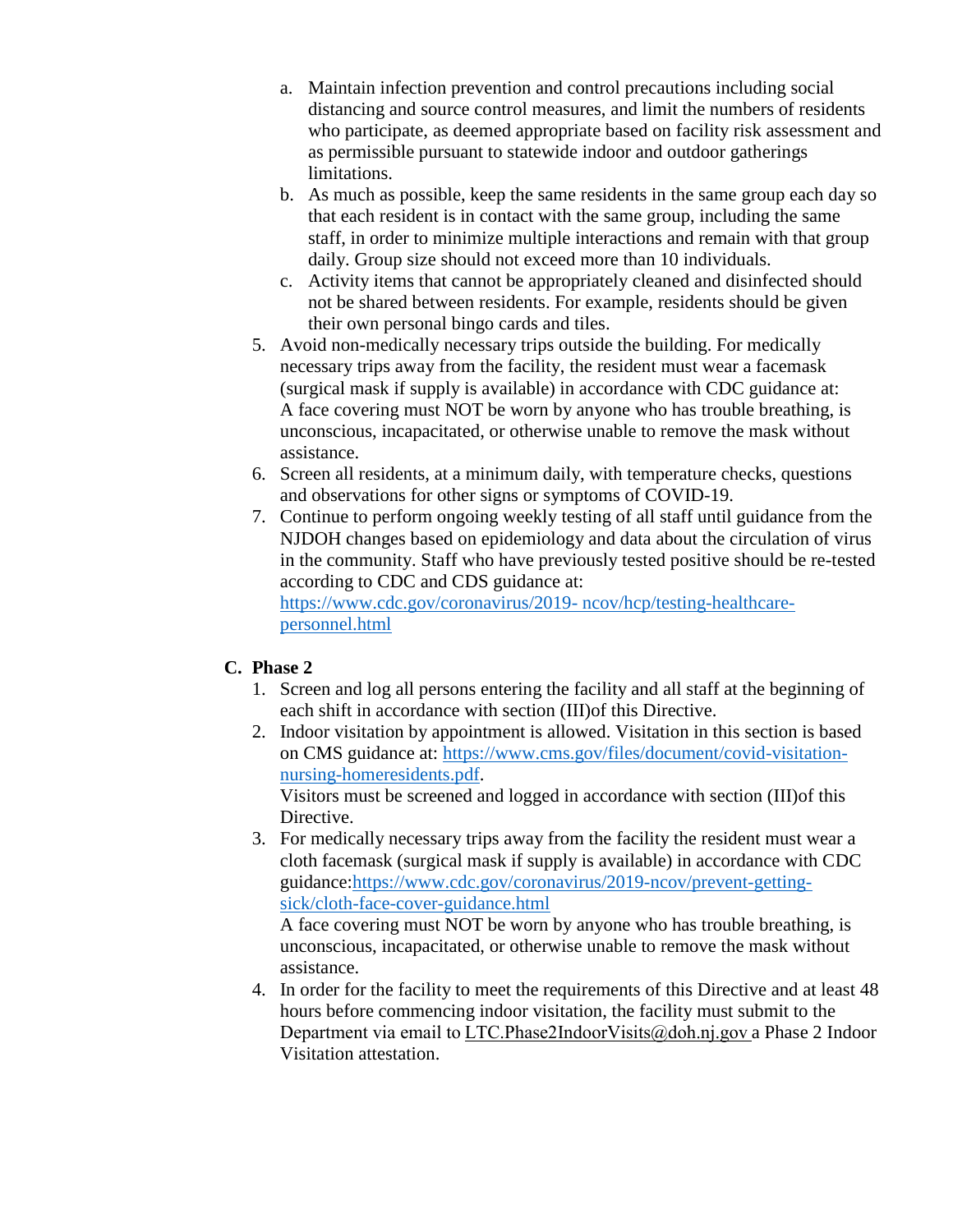- 5. Entry of non-essential personnel/contractors into the building is permitted. Personnel /contractors must be logged and screened in accordance with section (III) of this Directive. This includes personnel providing elective consultations and nonessential services (e.g., barber, hair stylist) as determined necessary by Seacrest Village. Such personnel are permitted access only to COVID-19 negative and asymptomatic or COVID-19 recovered residents. Entry of Volunteers is not permitted in Phase 2.
- 6. Requirements for infection prevention and control precautions, including social distancing, cloth face coverings or facemasks continue to apply for indoor visitation/entry of non-essential personnel/contractors in Phase 2. When possible, facilities should restrict movement of person entering the facility to a designated area (e.g., medical consults provided in designated treatment room).
- 7. Limit communal dining to COVID-19 negative and asymptomatic or COVID-19 recovered residents only.
	- a. Residents may eat in the same room while practicing infection prevention and control precautions including social distancing measures whenever possible. This includes limiting the number of people at tables and using barriers and/or maintaining separation of space by at least 6 feet, as deemed appropriate based on facility risk assessment.
	- b. When feasible, a small group of residents should be seated together each day, so that each resident is in contact with the same small group. There should be no mixing of residents across these groups.
	- c. When feasible, staff should be assigned to specific tables in order to minimize the number of residents they interact with and remain with that group each day, whenever possible.
	- d. The sharing of condiments and serving utensils is prohibited. Sanitize/clean hightouch surfaces (e.g. chairs, tables) between seating/meals.
	- e. The facility must ensure that processes are in place to maintain infection control protocols such as preventing staff from cleaning used tableware (e.g. plates and cups) and immediately serving food without proper handwashing. When feasible disposable cups and utensils are preferred.
		- Consider the following steps: refrain from removing used plates and tableware from the table until all residents have finished eating or utilize specific staff to serve residents and refill drinks during the meal and a separate group of staff to clear plates and tableware of those who are finished.
- 8. Limit group activities to no more than 10 people, including outings, for COVID-19 negative and asymptomatic or COVID-19 recovered residents only, as deemed appropriate based on facility risk assessment.
- 9. Maintain infection prevention and control measures including social distancing and source control measures.
- 10. Continue to perform ongoing weekly testing of all staff until guidance from the NJDOH changes based on epidemiology and data about the circulation of virus in the community. Staff who have previously tested positive should be re-tested according to CDC and CDS guidance at:

[https://www.cdc.gov/coronavirus/2019-](https://www.cdc.gov/coronavirus/2019-%20ncov/hcp/testing-healthcare-personnel.html) ncov/hcp/testing-healthcare[personnel.html](https://www.cdc.gov/coronavirus/2019-%20ncov/hcp/testing-healthcare-personnel.html)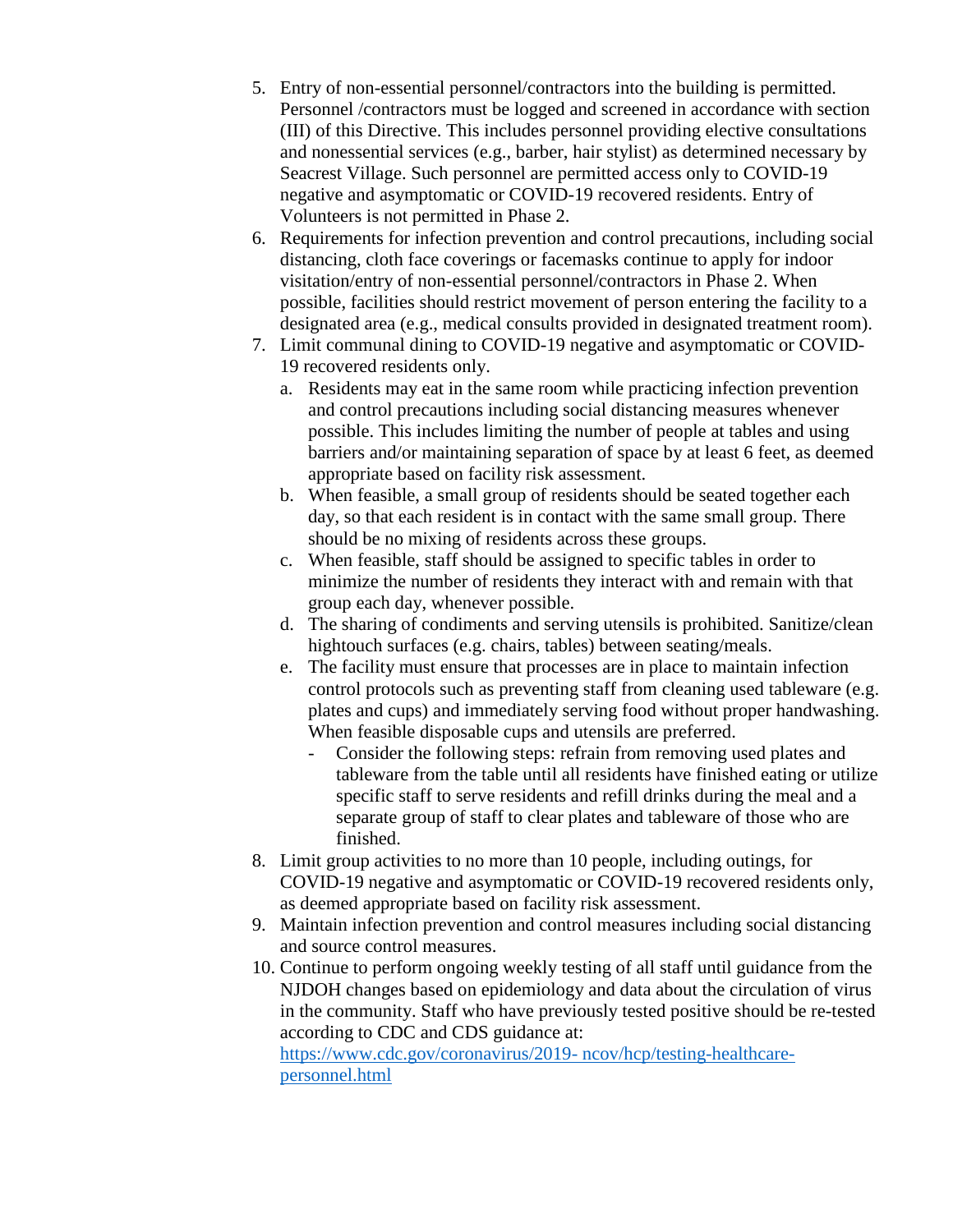11. Screen all residents, at minimum daily, with temperature checks, questions and observations for other signs or symptoms of COVID-19.

### **D. Phase 3**

- 1. Resume indoor visitation. Screen and log all persons entering the facility and all staff at the beginning of each shift in accordance with section (III) of this Directive.
- 2. Allow entry of non-essential healthcare personnel/contractors as determined necessary by the facility, based on screening and including infection prevention and control precautions, social distancing, hand hygiene, and cloth face coverings or facemasks.
- 3. Allow entry of volunteers, based on screening and including infection prevention and control precautions, social distancing, hand hygiene, and cloth face coverings or facemasks.
- 4. Screen all residents, at minimum daily, with temperature checks, questions and observations for other signs or symptoms of COVID-19 and test if symptomatic.
- 5. Limit communal dining to COVID-19 negative and asymptomatic or COVID-19 recovered residents only.
	- a. Residents may eat in the same room while practicing infection prevention and control precautions including social distancing measures whenever possible. This includes limiting the number of people at tables and using barriers and/or maintaining separation of space by at least six (6) feet, as deemed appropriate based on facility risk assessment.
	- b. When feasible, a small group of residents should be seated together each day, so that each resident is in contact with the same small group. There should be no mixing of residents across these groups.
	- c. When feasible, staff should be assigned to specific tables in order to minimize the number of residents they interact with and remain with that group each day, whenever possible.
	- d. The sharing of condiments and serving utensils is prohibited. Sanitize/clean hightouch surfaces (e.g. chairs, tables) between seating/meals.
	- e. The facility must ensure that processes are in place to maintain infection control protocols such as preventing staff from cleaning used tableware (e.g. plates and cups) and immediately serving food without proper handwashing. When feasible disposable cups and utensils are preferred. 1) Consider the following steps: refrain from removing used plates and tableware from the table until all residents have finished eating or utilize specific staff to serve residents and refill drinks during the meal and a separate group of staff to clear plates and tableware of those who are finished.
- 6. Resume Group activities, including outings, for COVID-19 negative and asymptomatic or COVID-19 recovered residents only, as deemed appropriate based on facility risk assessment.
- 7. Maintain infection prevention and control measures including social distancing and source control measures.
- 8. For medically necessary trips away from the facility the resident must wear a cloth face covering or facemask (surgical mask if supply is available) in accordance with CDC guidance, available at

https://www.cdc.gov/coronavirus/2019-ncov/preventgetting-sick/cloth-facecover-guidance.html. A face covering must NOT be worn by anyone who has